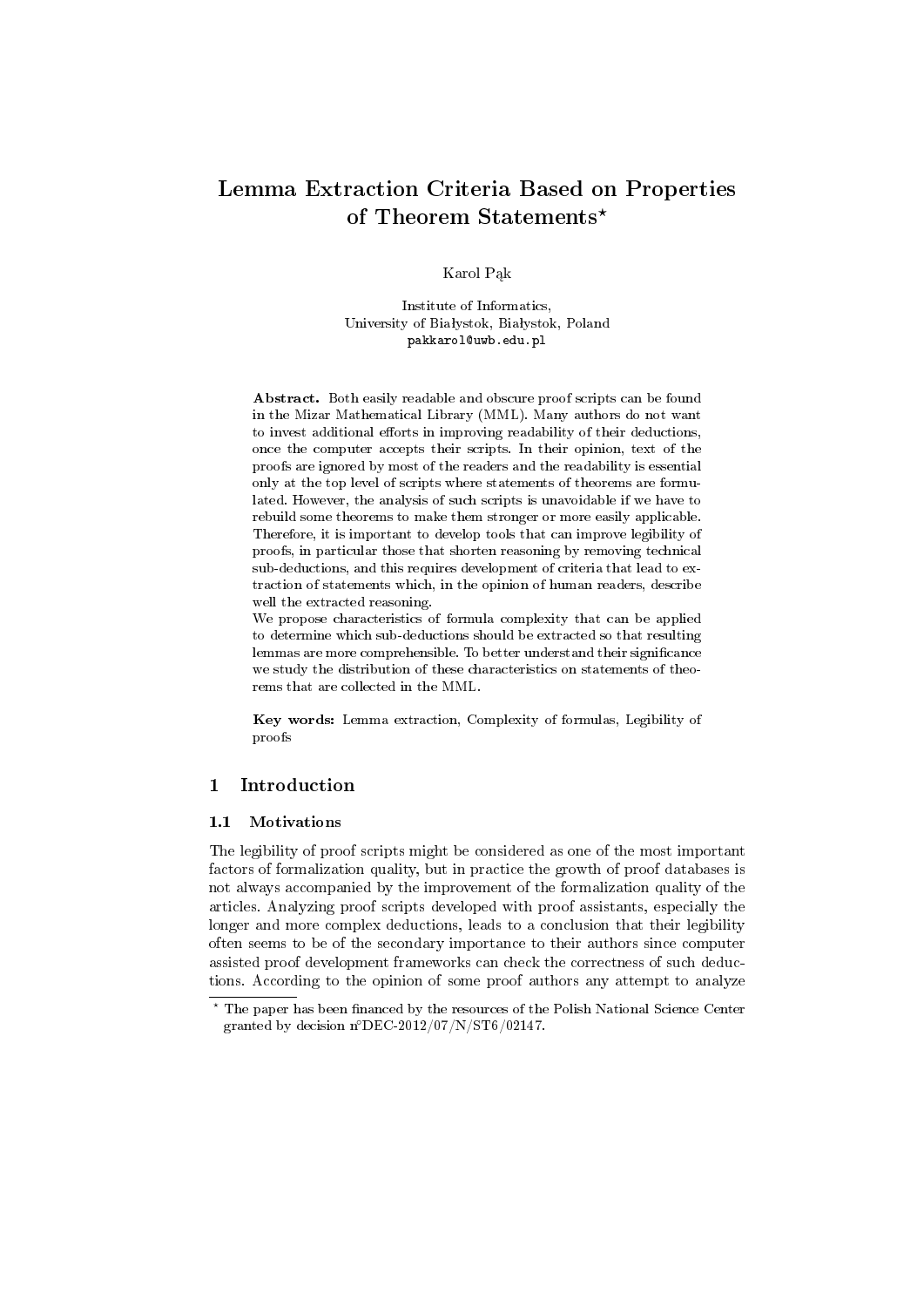### 2 K. Pąk

details of the proofs scripts created in this way is extremely difficult or even impossible. However, analysis of such proofs is unavoidable if we try to adapt or modify them  $[5]$ <sup>1</sup>

This concerns especially systems such as Mizar [2, 10], where the proof script language is close to the natural language, which makes it possible to create legible deductions. Therefore, authors of Mizar proof scripts can manually try to improve the comprehensibility of their work spending a lot of time over their readability [13, 6], similar as it is done for informal mathematical proofs. However, many authors do not want to invest additional efforts in this process and assume that the task can be handled automatically for them, since having a digital form of structured formal proof, a computer can not only automatically verify the correctness, but also automatically enhance proof scripts. Therefore, it comes as no surprise that Mizar is being developed in many directions to meet these needs of users, similar to the way people work on informal mathematical proofs.

We can identify three main directions of development to improve legibility. The first one is based on improving the representation of proof scripts in HTML format [14] by adding selected information that is automatically generated by Mizar and also by bringing the formal mathematical language to the informal one by introduction to the formal language idioms that stem from informal mathematical practice [7-9]. The second direction is based on the simplification of deductions in proof scripts by finding and removing irrelevant parts of reasoning or by elimination of redundant premises from the justification of steps, preserving the correctness of the modified proof scripts. The third direction is based on rebuilding the deduction structure in proof scripts by changing the order of independent steps in reasoning and also by detecting reasoning passages (called packets) that are, e.g., technical and repeated many times in a reasoning, and extracting them as lemmas or encapsulating them on a deeper level of a proof in the form of a nested lemma.

The last direction is still the least developed. SMT solvers can be used to choose a better order of independent proof steps [12]. A method of extracting packets as external or nested lemmas so that the correctness of proof scripts is preserved has also been developed [11]. However, an additional challenge remains to formulate packet extraction criteria so that resulting new lemmas can be accepted as ones that deserve readers' attention and are worth extracting. In this paper we concentrate on this aspect.

### 1.2 Proposed approach

The ability to find such passages automatically is crucial, since the extraction of carelessly selected packets can drastically reduce the proof scripts legibility even if the modification reduces the length of the proof. Additionally, the statements associated with the reasoning in a packet has usually a more complicated form

<sup>1</sup> Actually this is mentioned in Page 3 of an unpublished preliminary version of the article [4].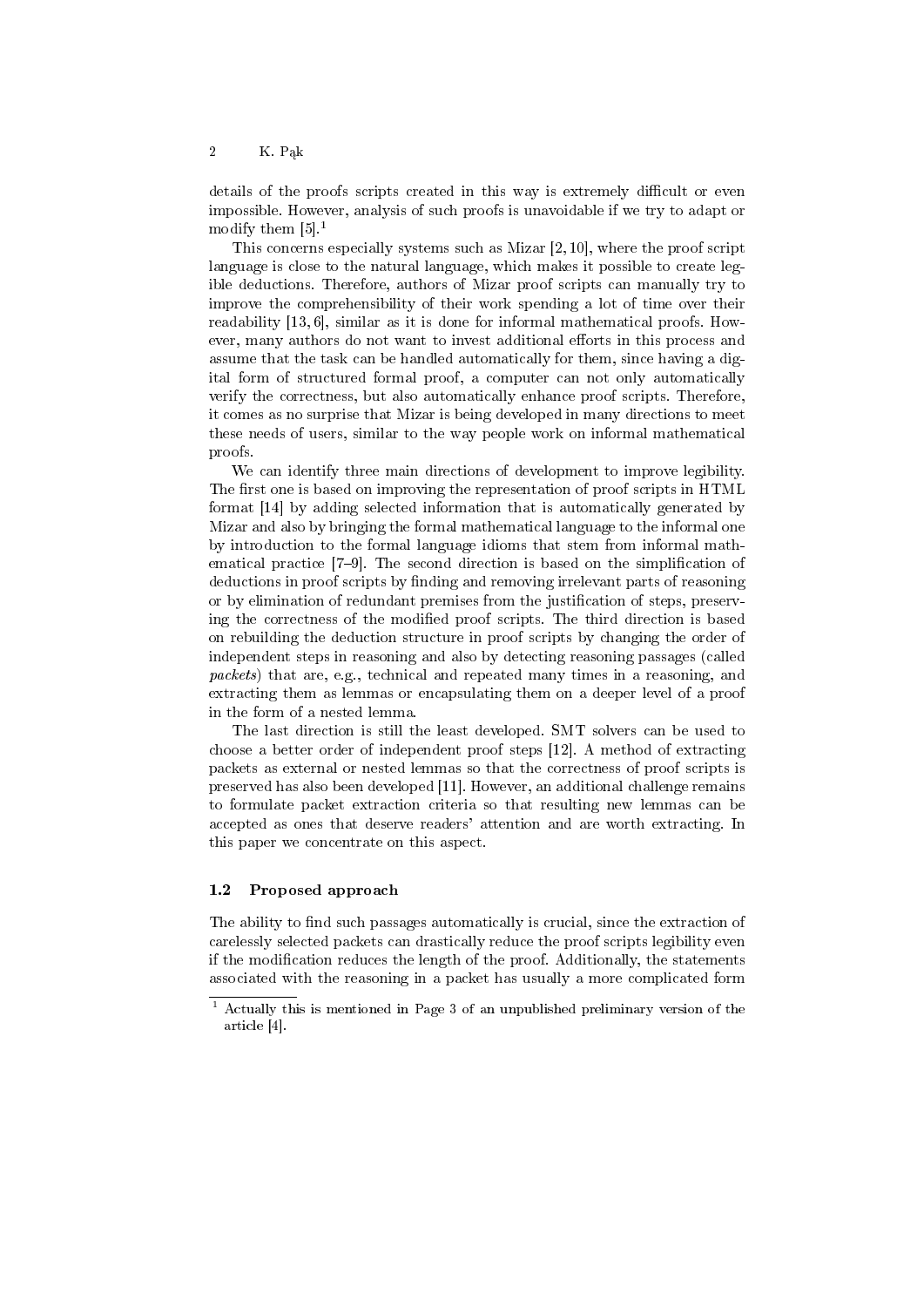than a plain implication *premises*  $\implies$  *conclusions* preceded by a sequence of universal quantifiers. It turns out that a mathematical statement can be perceivably more complex than another one, even if both have the same number of assumptions and theses; or their prenex normal forms are at the same level of the same arithmetic hierarchy [1, 11].

In this paper we analyze the selected characteristic of sentence complexity of theorems and lemmas in the Mizar Mathematical Library (MML) to get the most typical values. and then apply them in the context of lemma extraction based upon the notion of proof graph. In Section 2 we introduce the notion of an abstract model of proofs and packets. In Section 3 we discuss selected indicators of the packet's statement complexity that describe a structure generated by premises and conclusion in a packet. We discuss also the impact of the positions of quantifiers in a formula for the complexity of a deduction that justifies the formula. Then in Section 4 we report the statistical results obtained on statements of theorems and lemmas occurring in the MML. Finally, Section 5 concludes the paper and discusses future work.

## 2 Packets in Abstract Proof Graph

To formulate the notion of a packet, we have to fix the terminology and notation.

Let  $G = \langle V, E \rangle$  be a DAG,  $E_1$  be a subset of E,  $V_1$  be as subset of V. An arc is called  $E_1$ -arc if it belongs to  $E_1$ . A path  $P = \langle u_1, u_2, \ldots, u_n \rangle$  of G is called an  $E_1$ -path if  $\langle u_i, u_{i+1} \rangle$  is an  $E_1$ -arc for  $i = 1, 2, ..., n - 1$ . Additionally, we say that P passes  $V_1$  if  $u_2, u_3, \ldots, u_{n-1}$  belong to  $V_1$ . For vertices  $u, v$  in V, the notation  $u \to v$  means that  $\langle u, v \rangle$  is an  $E_1$ -arc. Moreover, the notation  $u \to v$ <sup>\*</sup>  $E_1$ <sup>\*</sup> means that there exists an  $E_1$ -path that leads from u to v. Additionally, we say that vertices  $u, v$  are connected only by passing  $V_1$  and denoted this by  $u_{\widetilde{V}_1}^{\sim,*}v$ , if there exists a path that leads from  $u$  to  $v$  and every path that leads from  $u$  to  $v$  passes  $V_1$ .

An abstract model of proofs was considered in detail in an earlier work [11]. For our purposes we recall only the part of its definition that is the most relevant for our purposes. We illustrate it with an example on Fig. 1, where  $P$ ,  $Q$ ,  $R$ ,  $S$ . T represent predicate symbols with two arguments and F represents a functor with one argument. Note also that the additional packet  $P$  is analyzed in the further part of this article. Generally, we call a DAG  $\mathfrak{P} = \langle \mathbb{V}, \mathbb{O} \cup \mathbb{M} \rangle$  an abstract proof graph if  $\mathbb{O}$  and  $\mathbb{M}$  are disjointed families of arcs, called *ordered arcs* and meta-edges respectively,  $\langle V, M \rangle$  is a forest, and  $\mathbb O$  contains a distinguished set of arcs  $\mathfrak{R}(\mathfrak{P}) \subseteq \mathbb{O}$ , the elements of which are called *references*. Additionally, the contents of a nested reasoning are closed outside, i.e., introduced variables and formulated statements in a sub-reasoning cannot be used outside the subreasoning, i.e., from areas of the proof in which the sub-reasoning is nested (for each  $u, v, w \in V$  if  $u \to v, u \to w$  then  $v \to^* w$  and  $v \neq w$ ). The vertices of  $\mathfrak P$  represent steps of the reasoning,  $\mathbb O$ -arcs represent the flow of information between different steps of the reasoning, and M-arcs represent the dependence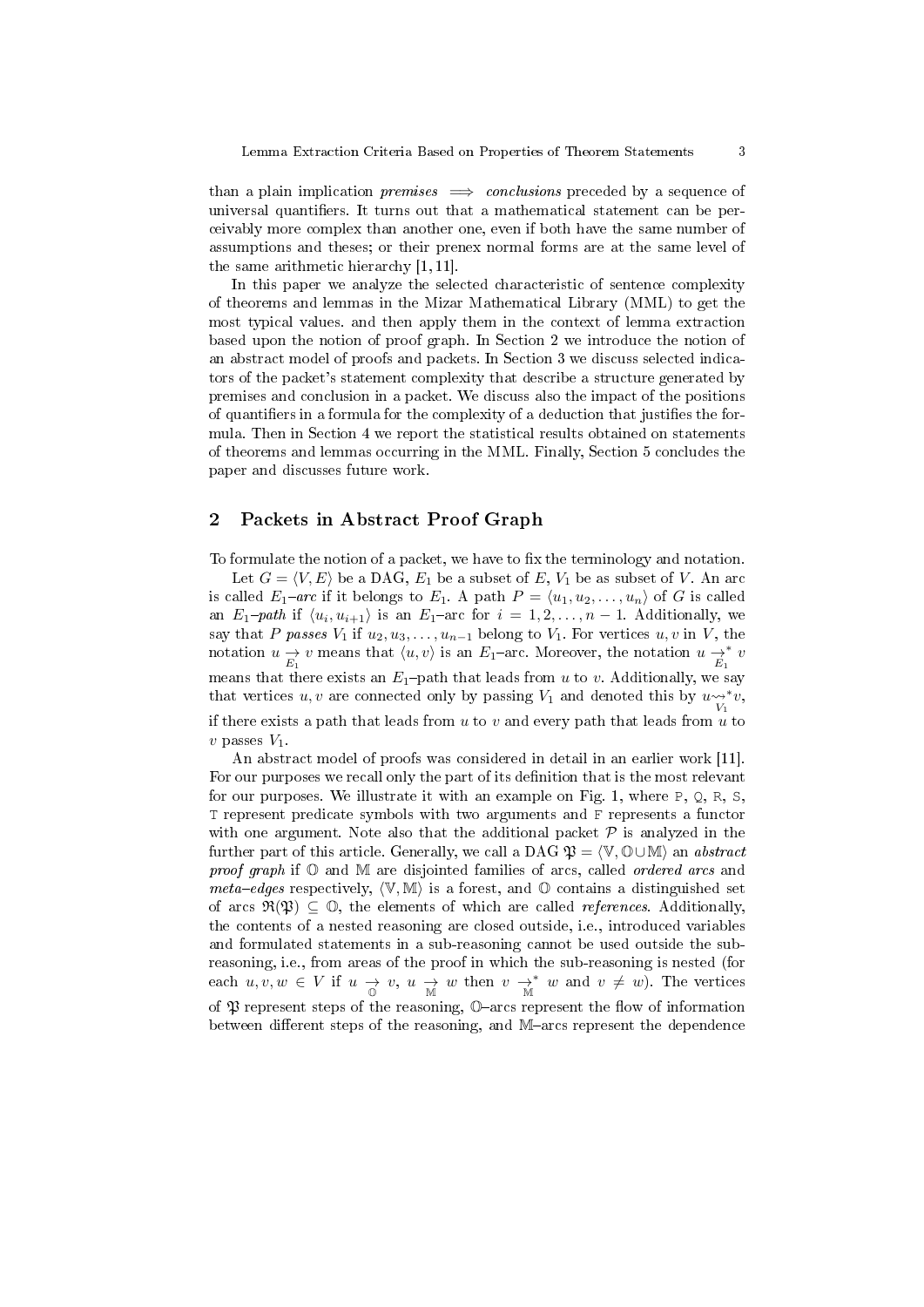

4 K. Pak

Fig. 1. The example of reasoning sequence written in the Mizar style and the corresponding fragment of the abstract proof graph that represents the reasoning.

 $\overline{y}$ 

between each step from areas of the proof and a proving fact.  $\mathfrak{R}(\mathfrak{P})$ -arcs that correspond to solid arrows represent the information flow between a premise (e.g., the fact labeled by A1 in  $\beta$ ) and a place of its use ( $\gamma$ ). The other  $\mathbb{O}$ -arcs that correspond to dashed arrows represent all kinds of additional constraints that force one step to precede another one, e.g., the dependence between a step that introduces a variable (the variable v in  $\alpha$ ) into the reasoning and a step that uses this variable in its expression  $(\beta, \gamma)$ . Note also that arcs and vertices of abstract proof graphs are not labeled (arcs and nodes in Fig. 1 are labeled only to simplify their identification).

Using the notion of meta-edges we can define formally the notion of packet introduced in an earlier study [11]. Let us fix the notation  $\mathcal{D} = \langle V_{\mathcal{D}}, E_{\mathcal{D}} \rangle$  for a subgraph of  $\mathfrak P$  induced by a set of vertices. We call  $\mathcal D$  a packet, if  $\mathcal D$  is induced by the set of all roots in the forest  $\langle V, M \rangle$  or every vertex of D has a common successor in  $\langle V, M \rangle$ . Note that in an earlier definition (see [12]) the packet was a subset of steps in a one-level deduction, where we ignored each nested local lemma that was a justification of a step in the deduction. To consider the set of a packet steps together with steps of such supplementing lemmas we define an area of the packet by  $\mathcal{A}(\mathcal{D}) := \{v \in \mathbb{V} : \exists_{u \in V_{\mathcal{D}}} v \to^* u\}.$  A vertex v of  $\mathfrak{P}$  is called a D-premise, if  $v \notin V_{\mathcal{D}}$  and  $\langle v, u \rangle$  is a  $\mathfrak{R}(\mathfrak{P})$ -arc for some  $u \in \mathcal{A}(\mathcal{D})$ . Similarly, we call a vertex v of  $\mathfrak P$  a D-conclusion, if  $v \in V_{\mathcal D}$  and  $\langle v, u \rangle$  is a  $\mathfrak R(\mathfrak P)$ -arc for some  $u \in V_{\mathcal{D}} \backslash \mathcal{A}(\mathcal{D})$ . Let v be a vertex of V. A D-premise p is called v-necessary if there exists  $\mathbb{O} \cup \mathbb{M}$ -path that passes  $\mathcal{A}(\mathcal{D})$  and connects p with v. Note that to explore every dependency between a premise and a conclusion, we cannot be limited only to  $\mathfrak{R}(\mathfrak{P})$ -paths, even if reference arcs are sufficient to define premises and conclusions. As an illustration note that the step  $\beta$  presented in Fig. 1 is  $\zeta$ -necessary, even if the reference arcs  $\langle \delta, \epsilon \rangle$ ,  $\langle \epsilon, \zeta \rangle$  do not occur in the proof graph of the packet, since there exists ordered arc  $\langle \gamma, \zeta \rangle$ . Note that the packet P has also  $\zeta$ -necessary premises  $\epsilon$ , and  $\beta$  is also  $\delta$ -necessary.

In our research, we distinguished also a set of vertices  $V(\mathfrak{P})$  that correspond to steps that introduce variables into a reasoning in both cases of steps that introduce an universal or an existential quantifier and of steps that introduce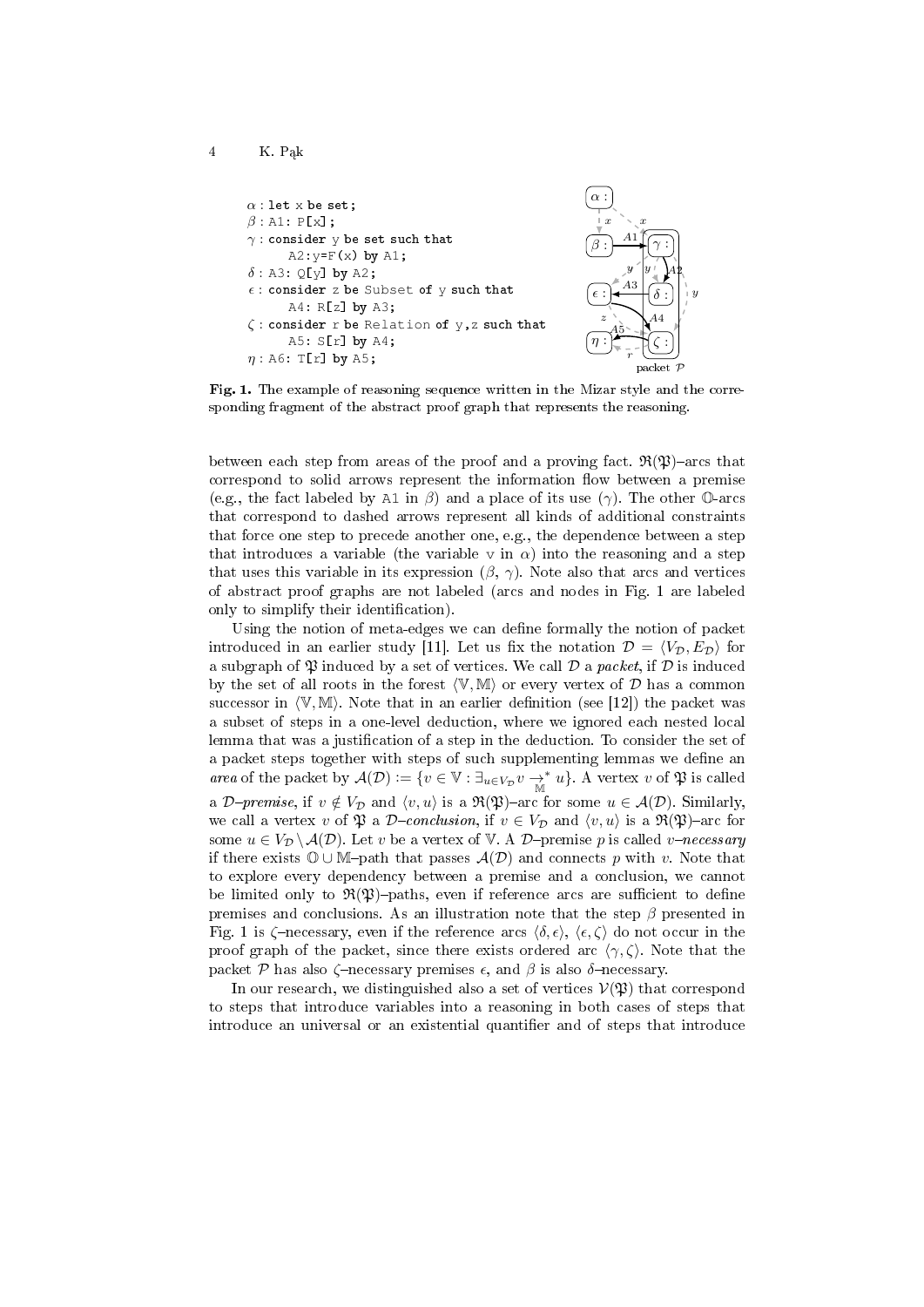a new constant. A vertex v of  $V(\mathfrak{P})$  is called a D-universal, if  $v \notin V_{\mathcal{D}}$  and  $\langle v, u \rangle$ is a  $\mathbb{O} \setminus \mathfrak{R}(\mathfrak{P})$ -arc for some  $u \in \mathcal{A}(\mathcal{D})$ . Similarly, we call a vertex v of  $\mathcal{V}(\mathfrak{P})$ D-existential, if  $v \in V_{\mathcal{D}}$  and  $\langle v, u \rangle$  is a  $\mathbb{O} \setminus \mathfrak{R}(\mathfrak{P})$ -arc for some  $u \in V_{\mathcal{D}} \setminus \mathcal{A}(\mathcal{D})$ . In Fig. 1, the packet  $\mathcal P$  has two universal vertices:  $\alpha$ ,  $\epsilon$  and also two existential vertices:  $\gamma$ ,  $\zeta$ . Additionally, the order of these steps in graph suggests that the packet's statement must have the following form  $\forall_x \exists_y \forall_z \exists_r \ldots$ 

# 3 Properties of the Packet's Statement

A method of extracting an arbitrary packet as an external or a nested lemma has been described in an earlier work [11]. However, the question of the packet's property which determines the choice of the extraction method is omitted. In this Section we describe the characteristic of the packet's statement complexity that describes a packet considered as a subgraph position in an abstract proof graph, i.e., the information flow between the packet and the rest of a reasoning that contains the packet.

Let us focus on the packet  $P$  presented in Fig. 1, the reachability relation between packet's premises and conclusions, and also the reachability relation between ones that are connected only by passing the packet's area. Using the reasoning in a packet we can provide a packet's statement in the form " $quan$ tifiers premises  $\rightarrow$  conclusions" (e.g., ...  $(P(x) \wedge R(z)) \implies (Q(y) \wedge S(r))$ . However, we cannot preserve the correctness of the modified reasoning, since  $\delta$  $(Q(y))$  is  $\epsilon$ -necessary  $(R(z))$  or more precisely, there exists an outgoing path  $\langle \gamma, \epsilon, \zeta \rangle$  that generates a circle if we replace the packet by a single step (for more detail see the definition of lemma extraction procedure  $[11]$ ). Since, the packet's statement has to preserve the necessary relation, we have at least two options for the formulation of the packet's statement:

... (P[x] implies Q[y]) & (R[z] implies S[r]) ... P[x] implies (Q[y] & (R[z] implies <sup>S</sup>[r])) (1)

Obviously, the first proposition is more general than the second one. However we can extract  $\mathcal P$  preserving the correctness in both cases. Analyzing the structure of implications we can observe that a deduction justifying the first statement should have a form of two disjoint proofs (corresponding to each implication) and the skeleton of a deduction justifying the second one has the form "assume  $P[x]$ ;, thus  $Q[y]$ ;, assume R[z], thus S[r]", (see Fig. 3).

Analyzing the structure of implications we assume that the formula contains only negation, conjunction, implication; where negation can precede only a literal. Additionally, we eliminate every formula of the form  $\alpha \implies (\beta \implies \gamma)$ using the Exportation low  $(((\alpha \wedge \beta) \implies \gamma) \Longleftrightarrow (\alpha \implies (\beta \implies \gamma)))$  and also we eliminate repetitions of formulas as  $(\alpha \implies \beta) \wedge (\alpha \implies \gamma)$ . We say that such formula is implicational. Generally, we can transform a formula to several expected forms. However, this nondeterministic does not occur in majority statements of theorem occuring in the MML. Note that the equivalence in the Mizar system is a syntactic sugar for two implications, the disjunction is used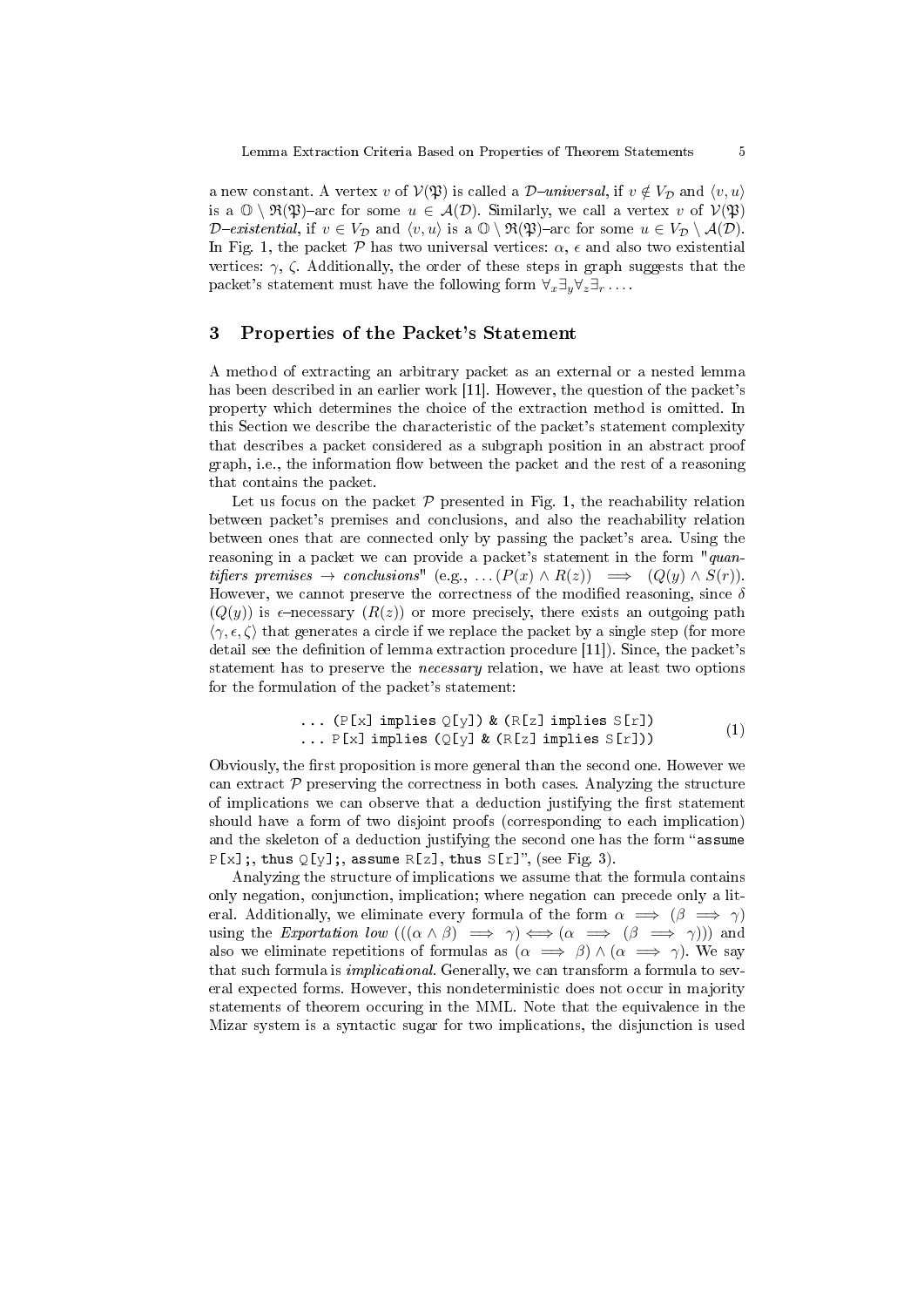$6$  K. Pąk

only in 2% of all theorem statements in the MML, and the negation precedes a non-literal formula only in justified cases where it facilitates the understanding of a theorem's statement in the Mizar reviewer's opinion.

Note also that when proving an implication, the most natural proof is the one where we first assume the antecedent. Obviously, we can conclude the consequent directly or using the *reductio ad absurdum* method. However, in both cases, the complexity of the antecedent has a negligible impact on the proof graph that describes the information flow in a reasoning. The only exception is when the antecedent is a conjunction of several facts, but even in that case the number of facts plays an important role than the complexity of each of them. Therefore, we omit the complexity of antecedents (accordingly, packet's premises) in our structure that describes implicational formulas (see  $P[x]$ ,  $R[z]$  in Fig. 1).

Let us consider an implicational formula  $\phi$ . Then to each sub-formula of  $\phi$ that has the form:

$$
(\gamma_0 \implies (\alpha \land (\beta_1 \implies \gamma_1) \land (\beta_2 \implies \gamma_2) \land (\beta_k \implies \gamma_k))
$$

we can associate a vertex of a directed rooted tree as follows



The height of obtained tree is called the *depth* of  $\phi$  and the number of leafs there the breadth of  $\phi$ . The first formula presented in (1) has depth 1 and breadth 2; and the second one has depth 2 and breadth 1 (see Fig. 2). We show that



Fig. 2. The structure of implicational formulas presented in (1)

depth and breadth represent the generality level of formula that distinguishes statements of lemmas and theorems. Note that in the most general packet's statement, the formula is equivalent to the basic packet's statement (for more detail see [11]), i.e., a conjunction of implications, where the consequent of a given implication is one of the packet's conclusions  $c$ , and the antecedent is a conjunction of  $c$ -necessary the packet's assumptions. In consequence, the breadth of the packet's statement should be close to the number of packet's assumptions and the depth of the packet's statement should be close to one or even 0 if the packet has no assumptions. However, the modification of the reasoning part left after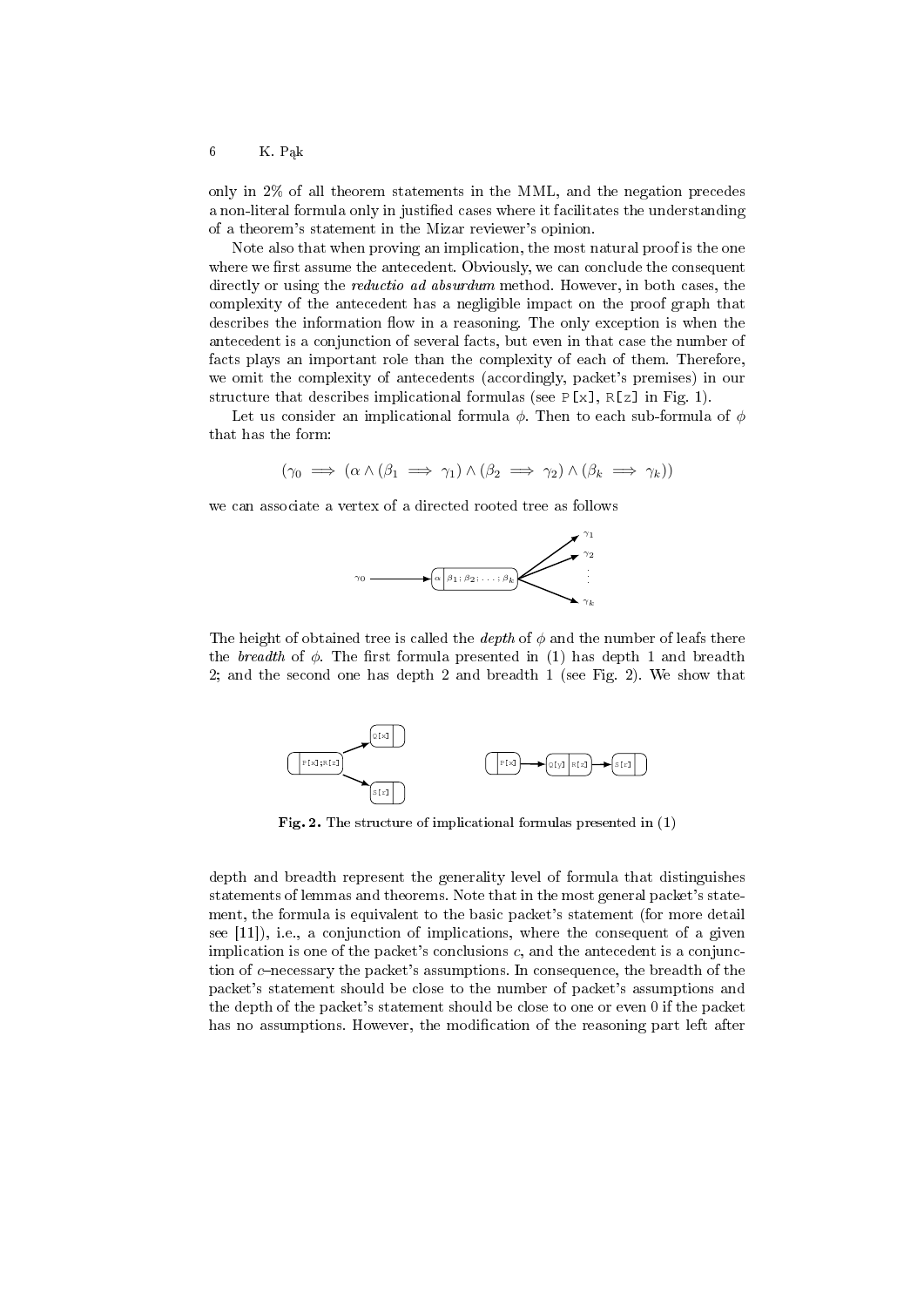the extraction of a packet with such statement is more complicated and a generated proof of the statement based upon the packet's reasoning is extremely long and has repeated passages that do not occur in existing proof scripts in the MML. Therefore, we analyze the depth and the breadth of the statement of a theorem that is collected in the MML in the context of a situation, where the statement is as general as possible and a generated proof does not have repeated passages. Obviously, the optimal values of depth and breadth are determined by properties of packets. Note also that we can indicate the formula that has breadth 1 (see (3)). However, the generality level of the formula is low. As an illustration, let us denote by  $Pre(D)$  the set of D-premises and similarly denote by  $Con(\mathcal{D})$  the set of D-conclusions. We define two recursive families of vertices  $\{Pre(\mathcal{D})^i\}_{i=1}^{\infty}, \, \{Con(\mathcal{D})^i\}_{i=1}^{\infty}$  as follows:

$$
\mathcal{P}re(\mathcal{D})^0 = \{p \in \mathcal{P}re(\mathcal{D}) : \neg \underset{u \in \mathcal{C}on(\mathcal{D})}{\exists} u \xrightarrow{\rightarrow^*} p\},
$$
  
\n
$$
\mathcal{C}on(\mathcal{D})^i = \{c \in \mathcal{C}on(\mathcal{D}) : \underset{p \in \mathcal{P}re(\mathcal{D})^i}{\exists} p \underset{\mathcal{A}(\mathcal{D})}{\rightsquigarrow^*} c\},
$$
  
\n
$$
\mathcal{P}re(\mathcal{D})^{i+1} = \{p \in \mathcal{P}re(\mathcal{D}) : \underset{c \in \mathcal{C}on(\mathcal{D})^i}{\exists} (p \underset{\mathcal{A}(\mathcal{D})}{\rightsquigarrow^*} p\}.
$$
\n(2)

Note that only a finite number of elements in the families can be non-empty, since  $Pre(\mathcal{D}) \cup Con(\mathcal{D})$  is finite. Additionally, there exists a number d such that  $Con(\mathcal{D})^0 \neq \emptyset$ ,  $Pre(\mathcal{D})^i \neq \emptyset$ ,  $Con(\mathcal{D})^i \neq \emptyset$ , for  $i = 1, ..., d$ , and  $Pre(\mathcal{D})^i =$  $Con(\mathcal{D})^i = \emptyset$ , for  $i > d$ , since for each  $\mathcal{D}$ -premise p there exists at least one D-conclusion c that p is c-necessary. Then the following formula has breadth 1.

$$
\begin{aligned} \mathcal{P}re(\mathcal{D})^0 \text{ implies } & (\mathcal{C}on(\mathcal{D})^0 \& (\mathcal{D})^1 \& (\mathcal{D})^1 \text{ implies } (\mathcal{C}on(\mathcal{D})^1 \& (\mathcal{D})^1 \& (\mathcal{D})^1 \& (\mathcal{D})^1 \& (\mathcal{D})^1 \& (\mathcal{D})^2 \& (\mathcal{D})^2 \& (\mathcal{D})^2 \& (\mathcal{D})^2 \& (\mathcal{D})^2 \& (\mathcal{D})^2 \& (\mathcal{D})^2 \& (\mathcal{D})^2 \& (\mathcal{D})^2 \& (\mathcal{D})^2 \& (\mathcal{D})^2 \& (\mathcal{D})^2 \& (\mathcal{D})^2 \& (\mathcal{D})^2 \& (\mathcal{D})^2 \& (\mathcal{D})^2 \& (\mathcal{D})^2 \& (\mathcal{D})^2 \& (\mathcal{D})^2 \& (\mathcal{D})^2 \& (\mathcal{D})^2 \& (\mathcal{D})^2 \& (\mathcal{D})^2 \& (\mathcal{D})^2 \& (\mathcal{D})^2 \& (\mathcal{D})^2 \& (\mathcal{D})^2 \& (\mathcal{D})^2 \& (\mathcal{D})^2 \& (\mathcal{D})^2 \& (\mathcal{D})^2 \& (\mathcal{D})^2 \& (\mathcal{D})^2 \& (\mathcal{D})^2 \& (\mathcal{D})^2 \& (\mathcal{D})^2 \& (\mathcal{D})^2 \& (\mathcal{D})^2 \& (\mathcal{D})^2 \& (\mathcal{D})^2 \& (\mathcal{D})^2 \& (\mathcal{D})^2 \& (\mathcal{D})^2 \& (\mathcal{D})^2 \& (\mathcal{D})^2 \& (\mathcal{D})^2 \& (\mathcal{D})^2 \& (\mathcal{D})^2 \& (\mathcal{D})^2 \& (\mathcal{D})^2 \& (\mathcal{D})^2 \& (\mathcal{D})^2 \
$$

Additionally, the formula has the minimal depth among these statements of packet  $D$  that have the breadth equal 1.

So far in this section we ignore information about variables. Generally, the packet's statement has to be preceded by a sequence of quantifiers that bind occurring variables. The packet extraction methods that take into consideration variables has been described in an earlier paper [11]. Obviously, the number of universal and existential vertices of a packet suggest two natural characteristics that correspond to the number of variables, which are bound by universal and existential quantifiers in the packet's statement. The arithmetical hierarchy of a theorem's statements, considered in the work of Alama [1], takes into consideration the complexity of the antecedent that we omit in considerations. It is important to note that in [11] only packet's statements not in prenex normal form were considered. Moreover, there is an a priori assumption that the existential quantifier corresponding to a  $\mathcal{D}-$ existential vertex e has to be preceded by every corresponding statement of  $e$ -necessary  $\mathcal{D}$ -premises. In this section we present only a simple justification of this assumption, i.e., without this assumption modification of reasoning is extremely complicated and generates unnatural proof scripts.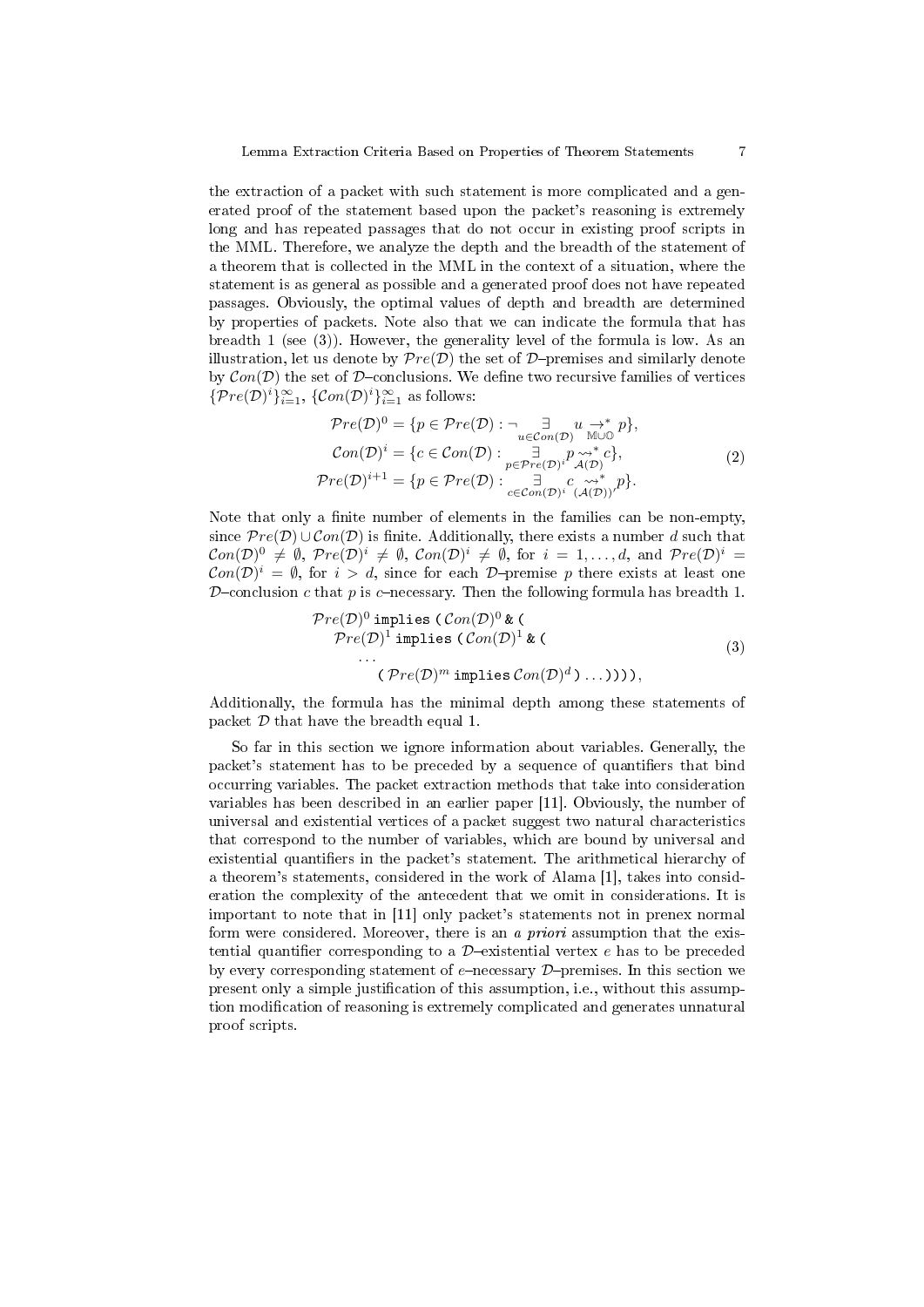```
\alpha_0 Lemmap: for x be set st P[x] ex y be set st Q[y] &
          for z be Subset of y st R[z] holds ex r be Relation of y, z st S[r]proof
\alpha_1 : let x be set
\alpha_2 : assume A1: P[x];
 \gamma'consider y be set such that A2: y=F(x) by A1;
\alpha_3 : take y;
 \delta'thus Q[y] by A2;
\alpha_4 : let z be Subset of y;
\alpha_5 : assume A3: R[z];
 \zeta'consider r be Relation of y, z such that A4: S[r] by A3;
\alpha_6 : take y:
\zeta":
          thus S[r] by A4;
       end;
 \alpha : let x be set;
 \beta: A1: P[x];
\theta_1: consider y be set such that B1: Q[y] & for z be Subset of y st R[z] holds
          ex r be Relation of y,z st S[r] by A1, Lemma_{\mathcal{P}};
 \delta: A3: Q[y] by B1;
 \epsilon: consider z be Subset of y such that A4: R[z] by A3;
\theta_2: consider r be Relation of y,z such that B2: S[r] by B1;
 n: A6: T[r] by B2;
```


According to the *a priori* assumption, in every statement of the packet  $\mathcal P$ presented in Fig. 1, the premise  $P[x] (\beta)$  has to precede both existential quantifiers ex y be set; ex r be Relation of y, z  $(\gamma, \zeta)$  and the premise R[z]  $(\epsilon)$  has to precede only the second one. In consequence, we obtain the following formula:

for x be set st  $P[x]$  ex y be set st  $Q[y]$  & for z be Subset of y st  $R[z]$  holds ex r be Relation of y, z st  $S[r]$ (4)

that corresponds to the second formula in (1). A generated deduction that demonstrates the formula and a modified part of reasoning remaining after the packet's extraction is presented in Fig. 3. Note that the generated deduction has to contain six skeleton steps that correspond to universal  $(\alpha_1, \alpha_4)$  and existential  $(\alpha_3, \alpha_6)$  quantifiers; and correspond to antecedents  $(\alpha_2, \alpha_5)$ . Similarly, variables  $(y, r)$  that are introduced to a reasoning in the area of a packet have to be reintroduced in the remaining parts of the reasoning after the packet's extraction  $(\theta_1, \theta_2)$ . It is important to note that the resulting proof script, see Fig. 3, is the shortest of all proofs where the packet  $P$  is extracted as a lemma.

# 4 Statistical Results and Discussion

In our study we analyze 55160 theorems and 53839 lemmas that are collected in the MML version 5.32.1234. For us, a "*theorem*" is only this item in the MML that is explicitly called theorem in the Mizar syntax. Every other step that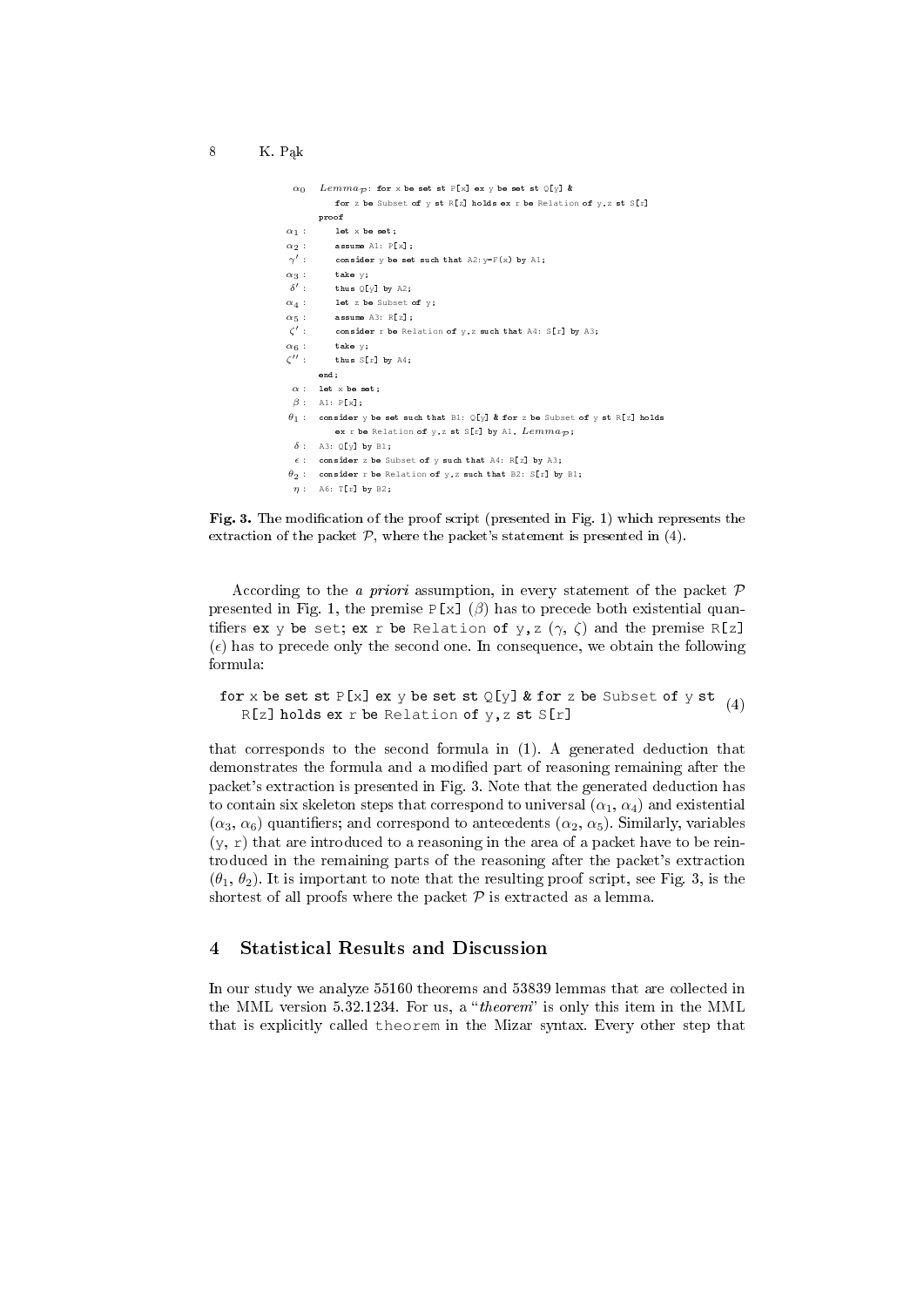has a nested deduction as a justification, not only on the top level of its proof script, is called a *preselected lemma*. We call a preselected lemma "lemma" if the statement does not constitute a correctness condition or a property, where the statement is imposed by the Mizar syntax (for more detail see the current overview of the Mizar system  $[2]$ , e.g., in every definition of a functor, we have to demostrate the existence and the uniqueness conditions, if the functor value is not defined by a term.

#### 4.1 Premises and Conclusions

As we have expected, the analysis of the number of explicitly formulated premises in theorems and lemmas shows that lemmas have on average 1.8 times less premises than theorems do. Note that the average number of premises in lemmas is equal 0.76. Additionally, more than half of lemmas does not have premises and only 6.25% do not have more then 2, whereas for comparison 19.82% of theorems have more than 2 (see Fig. 4). The results for the average number of conclusions are not significantly different for lemmas and theorems  $(1.15 \text{ and } 1.15)$ 1.38 respectively), and in both cases the percentage of statements dramatically decreases with the increase of the number of conclusions. Obviously, not all premises are visible in the statement of a lemma. Indeed, if the statement of a step (1) is used as a premise in one of the steps of the nested reasoning that is the justification of a step  $(2)$ , and both steps  $(1)$  and  $(2)$  are in the same level of nesting, then the premise does not occur in the statement of the step (2). Such hidden premises (1) are called implicit premises, in contrast to these that are formulated in the statement of the step (2), and these are called *explicit* premises. However, a similar situation occurs in the case of theorems if we use the previously proven facts that are formulated on the top level of proof scripts. Obviously, these facts can also be used in lemmas. But if we sum up explicit and implicit premises, then the percent of formulas in the MML with the same number of such premises does not distinguish statements of lemmas and theorems (see the ratio of percents (solid line) at the diagram that represent number of all premises presented at Fig. 4). However, the set of implicit premises can be defined in terms of the notion of packet  $\mathcal D$  and is equal to  $\mathcal Pre(\mathcal D)^0$  (see (2)). Therefore, as an appropriate numerical characteristic of a packet we choose the cardinality of  $Pre(D) \setminus Pre(D)^0$ .

We can also analyze the arithmetical hierarchy of *explicit* and *implicit* premises. However, the main part of premises contains identifiers of local constants (mainly lemmas) or reserved variables (theorems). In consequence, the main part of im*plicit* lemma's premises is at 0-level on the arithmetic hierarchy. Therefore, in our study, we preceded by a sequence of necessary universal quantifiers every implicit premise that contains such identifers. But then the percent of *implicit* premises on the level of the arithmetic hierarchy that occurs in lemmas and theorems is almost identical.

A bit different is the case of *implicit* premises, since according to the assumptions of Section 3, we should analyze explicit premises as they were originally formulated by the author of a proof script. In that case the average level of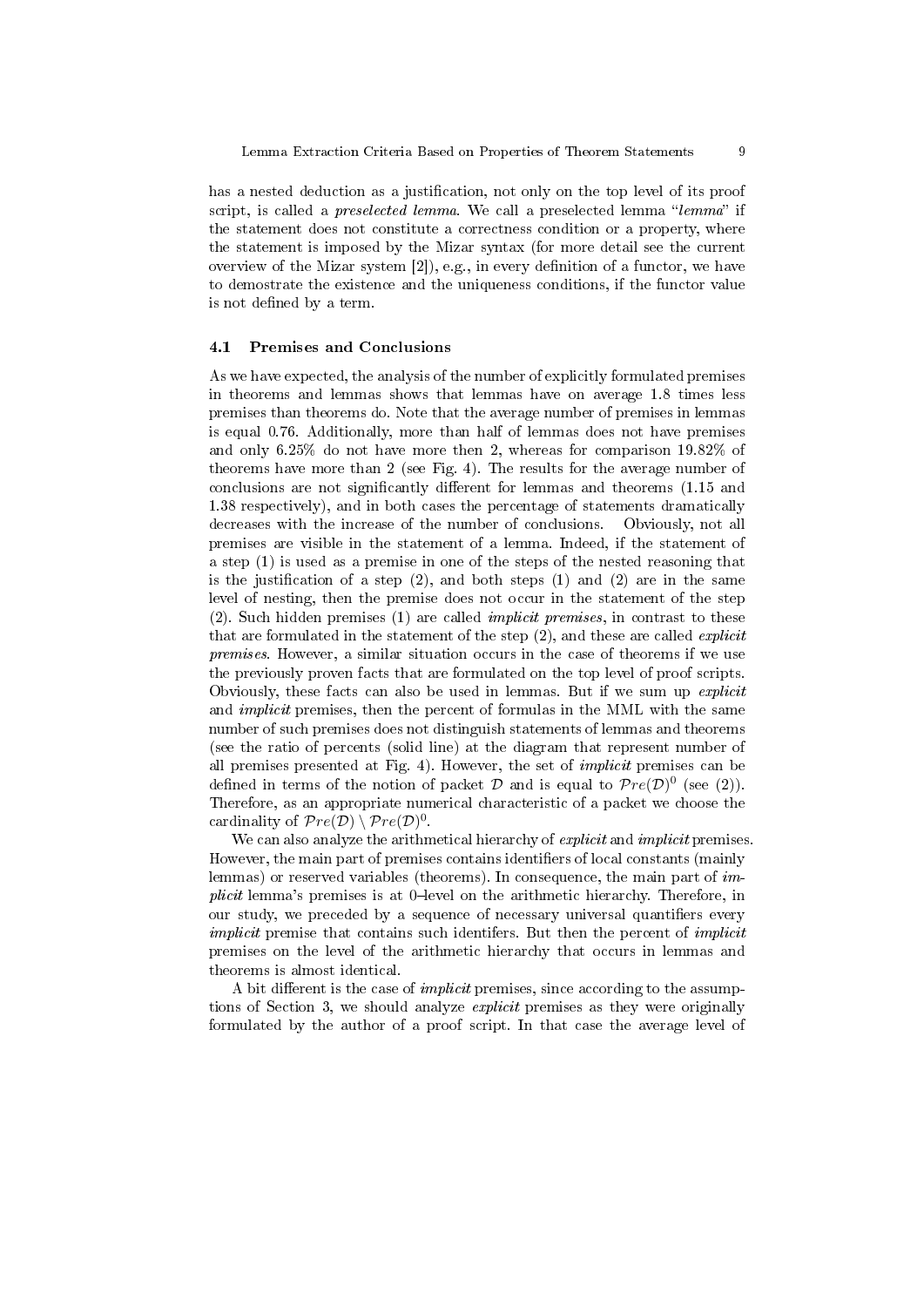

Fig. 4. The percent of statements (bars) with the same number of premises; conclusions; premises and conclusions together; explicit and implicit premises together; and also the ratio of these percents (solid lines) for theorems to lemmas.



Fig. 5. The percent of *explicit* premises on the same level of the arithmetical hierarchy that occurs in lemmas and theorems.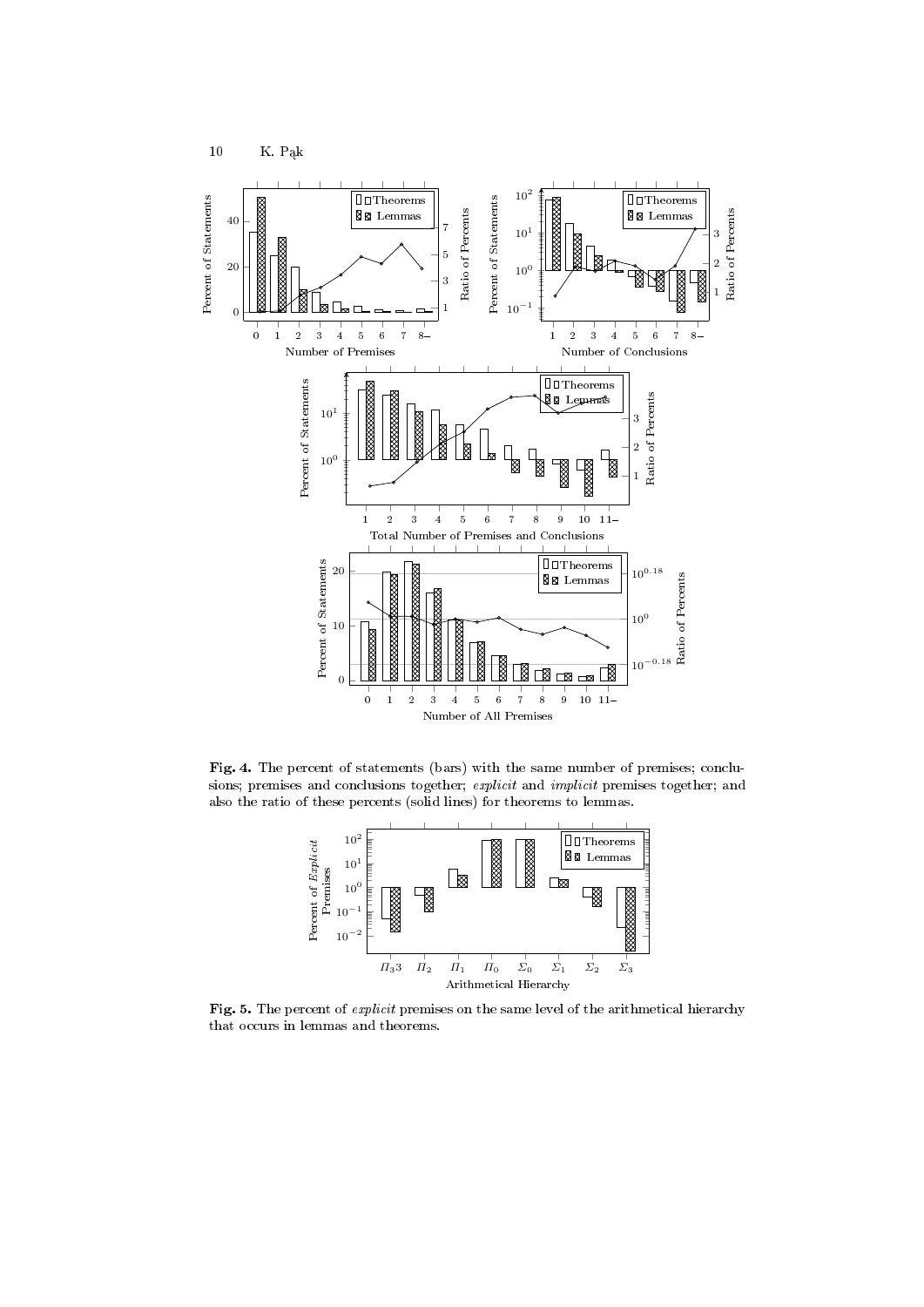arithmetic hierarchy is 0.116 and 0.027 for  $\Pi_*$ ; 0.0572 and 0.0196 for  $\Sigma_*$  in explicit premises occurring in lemmas and theorems, respectively, where for simplicity of notation a formula  $\phi$  is  $\Pi_*$  ( $\Sigma_*$ ) if  $\phi$  is  $\Pi_i$  ( $\Sigma_i$ ) formula for some *i*. Note also that non-literal premises, if they are  $\Pi_{*}$  ( $\Sigma_{*}$ ), then they occur 1.92 (1.32) times more often in theorems then in lemmas. Additionally, the number of premises drastically decreases with increasing level of arithmetical hierarchy, on average 10.9 and 18.2 times in lemmas and theorems, respectively. Therefore, as a characteristic of a packet  $\mathcal D$  we should take into consideration not only the cardinality of  $Pre(\mathcal{D}) \setminus Pre(\mathcal{D})^0$ , but also the level of arithmetical hierarchy of statements formulated in vertices of  $\mathcal Pre(\mathcal D)\setminus \mathcal Pre(\mathcal D)^0,$  to reduce the number of more complex one.

#### 4.2 Variables bounded by universal and existential quantifiers

As in the previous section, we assume that every formula is preceded by a sequence of necessary universal quantifiers, which fix all local constants (mainly lemmas) or reserved variables, called together parameters. Note that the average number of parameters in lemmas and theorems is equal 3.40 and 1.54, respectively (see Fig. 6). Additionally, 54.26% of theorems have less than 2 parameters and only 4.64% have more than 4 parameters, whereas for comparison 48.36% of lemmas have  $3 \pm 1$  parameters and  $36.75\%$  have more than 4 parameters.

For simplicity of notation, we called a variable *universally quantified* if it is a parameter or it is bounded by a universal quantifier and we call a variable existentially quantified if is bounded by an existential quantifier. Analyzing the number of variables bounded by universal quantifiers in formula, we obtain that percent of lemmas and theorems with the same value is almost identical, for the most popular values  $(3, 4, \text{see Fig. 6})$ . However, the ratios of these percents for theorems to lemmas is less then 1 for popular values (25). Note also that existentially quantified variables occur very rarely in formulas and the rations of the statement percents with the same number of such variable for theorems to lemmas is less then 1 if and only if the number is less then 2.

### 4.3 The Depth and Breadth

As we have expected, the main part of statements have depth less than or equal to 1. Additionally only 7 theorems in the MML have the depth greater than 3  $(3$  of them describe differentiability in higher dimensions, for more detail see the relevant Mizar article [3]). Similarly, the main part of statements have breadth equal 1 and 42% of them are formulated without premises (37.25% theorems and 51.34% lemmas with breadth equal 1). Moreover, only 23.42% of formulas that have the depth greater than 0 or the breadth greater than 1 are used as lemmas (see Fig. 7).

We are aware that the described result is only a small step forward. However this is the first promising result concerning this questions. Analysis of human readers' opinions, especially the Mizar's users, does not make it possible to obtain more important results, which can be summarized by the statement: a lemma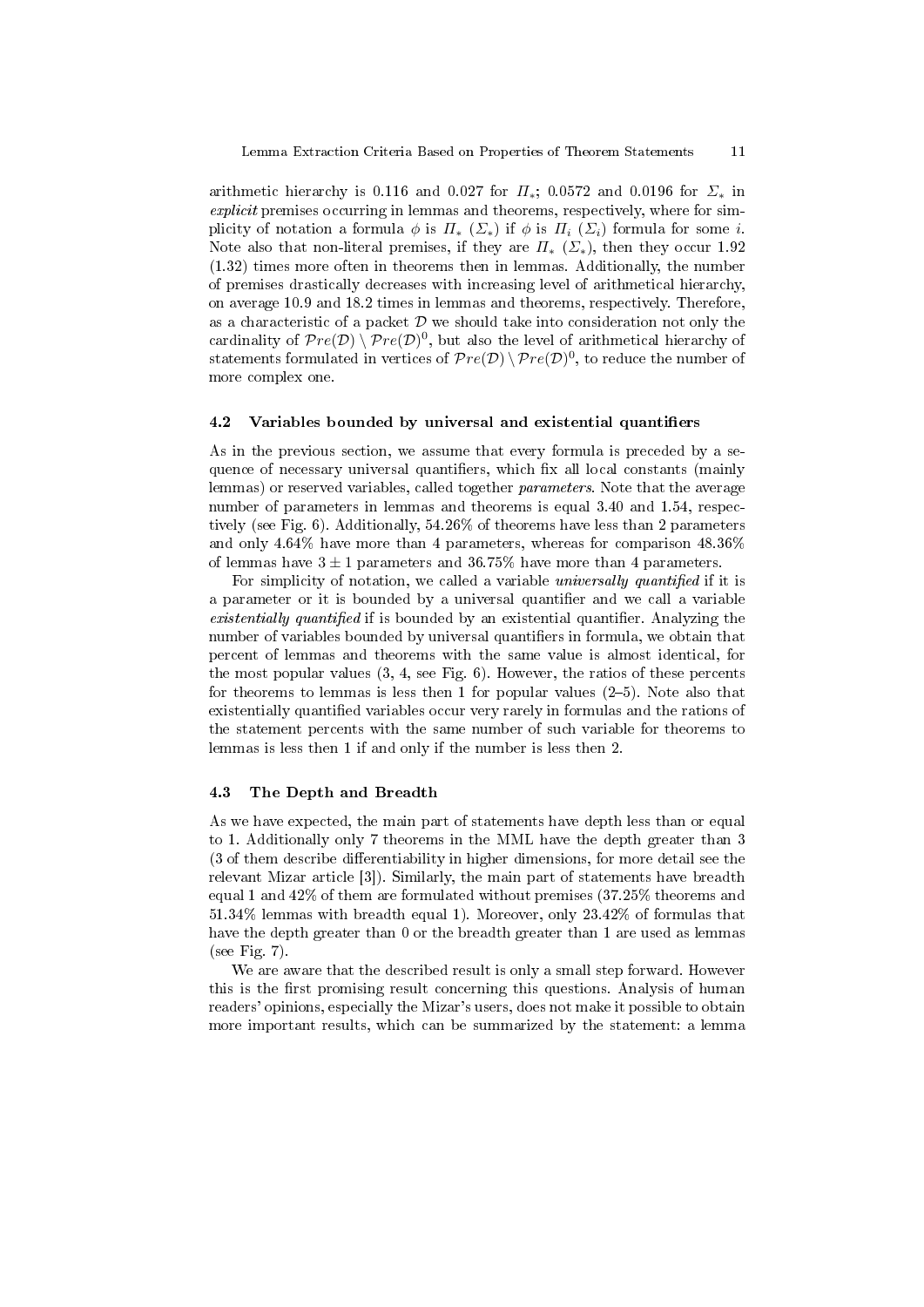12 K. Pąk



Fig. 6. The percent of statements (bars) with the same number of parameters; existentially quantified variables; universally quantified variables that occurs in lemmas and theorems, and also the ratio of these percents (solid lines) for theorems to lemmas.

corresponds to a separate fragment of reasoning between "two throats" in the proof that correspond to the premise and the thesis of the lemma (A.Trybulec). Additionally in [11] an artificial property of the package (the closeness of packets with respect to directed paths) has been described.

It is crucial in the process of packets' extraction, but the determination of the influence of this property on the statement of existing lemmas was extremely counterintuitive. This impact is our "small step forward" and is described in Section 3 as a depth and breadth of formula. These two parameters seem to be also non-intuitive but they can be easily calculated for formulas and they well improve the result of a method that distinguishes formulas that occur in lemmas and theorems, and base only on the number of premises, conclusions and bound variables.

# 5 Conclusions

In this paper we describe a next stage in the research on methods that improve proof legibility realized in [11] that base on rebuilding the proof structure, either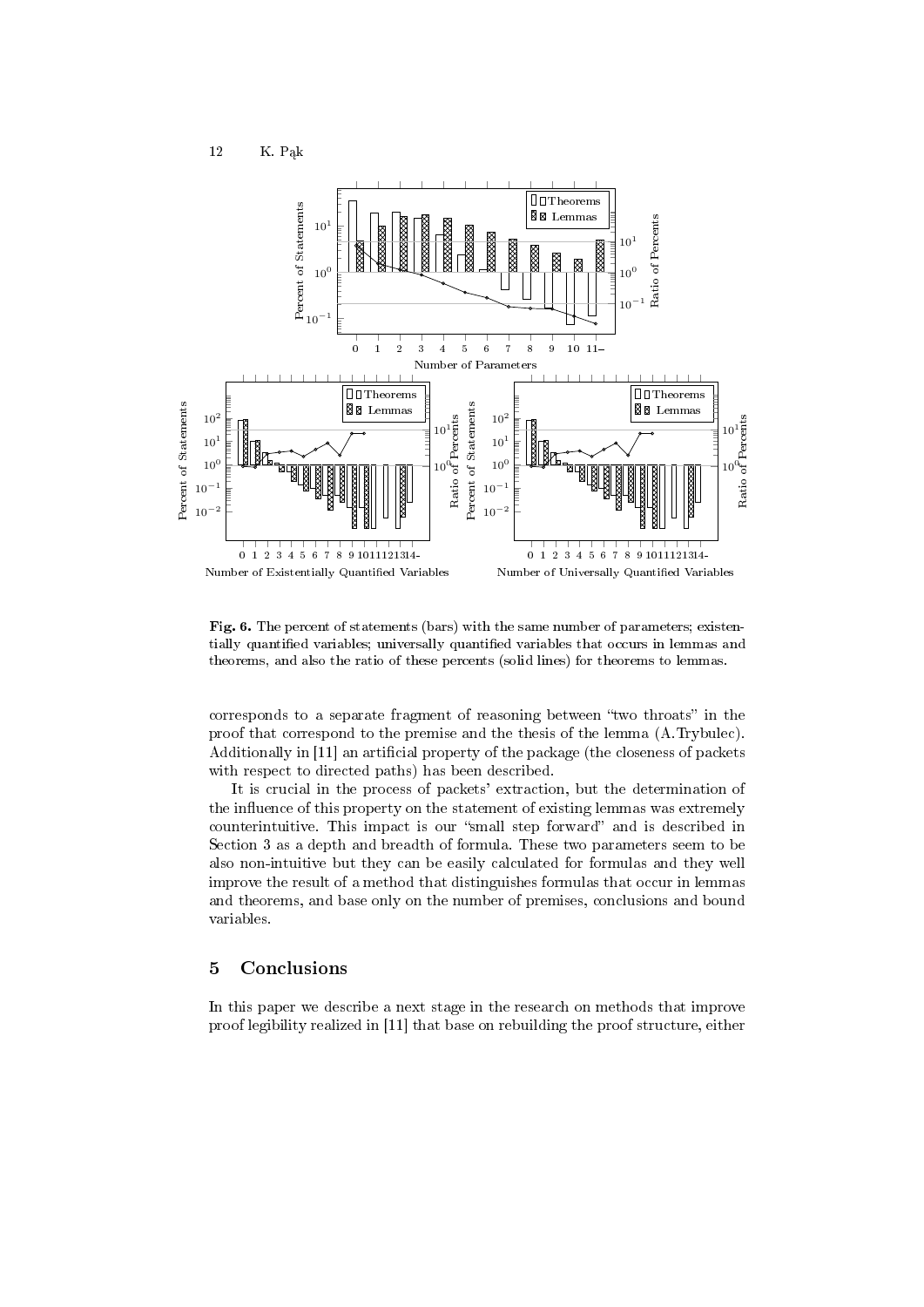

Fig. 7. The percent of statements (bars) with the same depth; breadth that occurs in lemmas and theorems, and also the ratio of these percents (solid lines) for theorems to lemmas.



Fig. 8. The percent of statements with the same value of a characteristic that are used as lemmas and also 95% condence intervals of the percent.

encapsulating sub-deductions (packets) in the form of a nested lemma or extracting them as lemma. We define characteristics of the packet's statement and also we indicate the most appropriate values that are helpful in deciding whether to extract a packet as a lemma or not. Moreover, the proposed characteristics based on the packet's statement determine a packet position in an abstract proof graph. This dependence is crucial, since in our approach we analyze the probability that in human readers' opinions, a package should be extracted basing on the lemmas and theorems statement collected in the MML that are not generated from packets.

This research showed that for every packet we can calculate the probability of using in the MML the that the packet' statement is used in the MML to formulate a theorem or a lemma; and also it indicates which of these two types is more probable, in respect to each proposed characteristic. The two nonintuitive characteristics of a statement have proved to be especially important. The depth and the breadth well improve distinction that based only on the num-